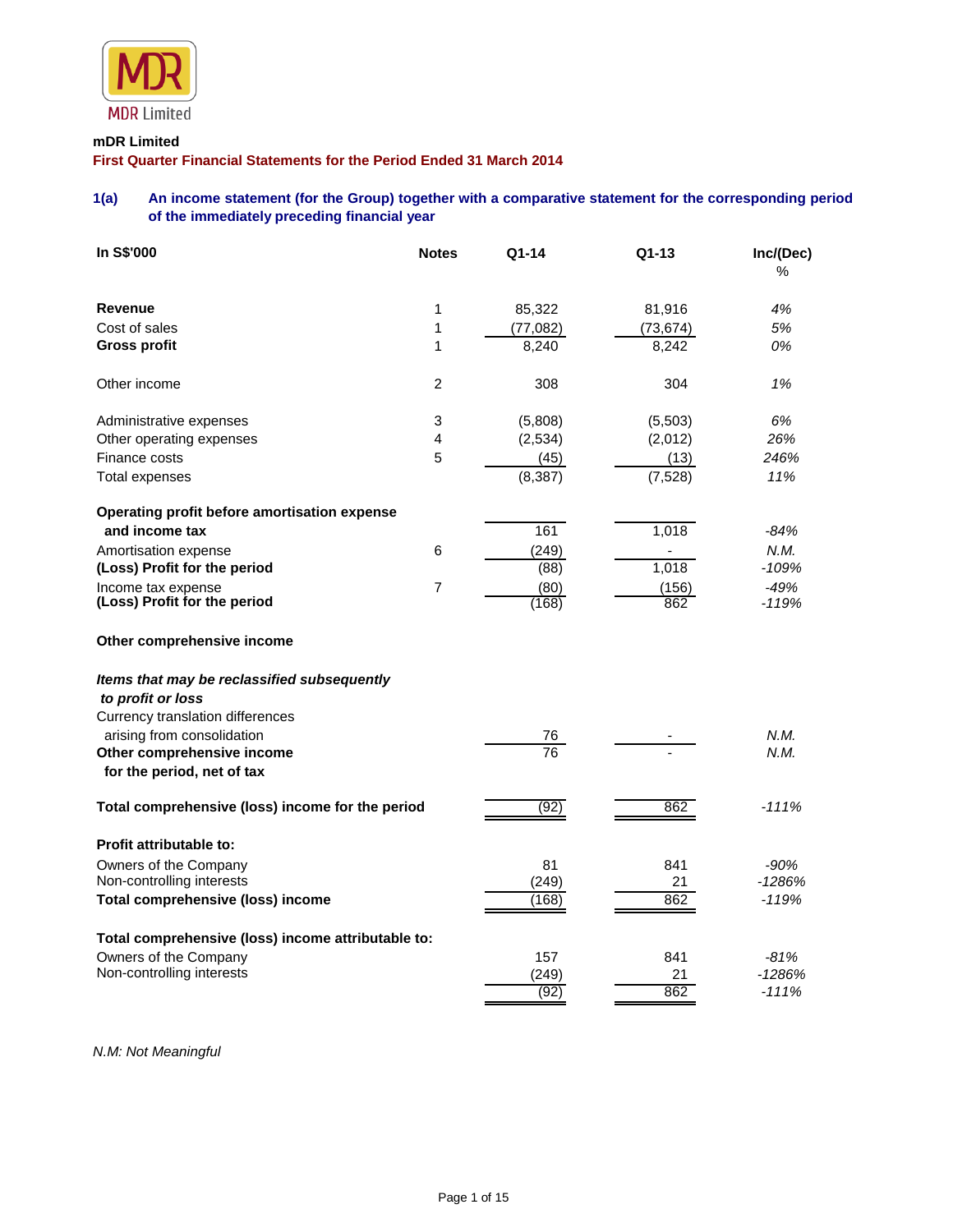#### **1(a)(i) Breakdown and explanatory notes to the income statement**

#### **Note 1** Revenue, Cost of Sales and Gross Profit

The Group operates in three business segments – After Market Services (AMS), Distribution Management Solutions (DMS) and Digital Inkjet Printing for Out-Of- Home Advertising Solutions (DPAS).

The DMS business segment in 1Q-14 includes transactions from the Group's wholly-owned subsidiary Shenzhen Quanli Leather (S) Pte. Ltd ("Quanli Singapore") arising from the purchase of the customer list of Quanli (Hong Kong) Leather Company, and from consolidation of Golden Myanmar Sea Company Ltd and Golden Myanmar Sea (S) Pte Ltd ("GMS group").

The breakdown of revenue and cost of goods sold and spare parts are as follows:

|                   | In S\$'000                                | Q1-14                 | Q1-13                        |
|-------------------|-------------------------------------------|-----------------------|------------------------------|
|                   | Revenue                                   |                       |                              |
|                   | <b>AMS</b>                                | 7,165                 | 11,257                       |
|                   | <b>DMS</b>                                | 76,604                | 70,659                       |
|                   | <b>DPAS</b>                               | 1,553                 |                              |
|                   |                                           | 85,322                | 81,916                       |
|                   | <b>Cost of Goods Sold and Spare Parts</b> |                       |                              |
|                   | AMS                                       | (5, 467)              | (9, 114)                     |
|                   | <b>DMS</b>                                | (70, 788)             | (64, 560)                    |
|                   | <b>DPAS</b>                               | (827)                 |                              |
|                   |                                           | $\overline{(77,082)}$ | (73, 674)                    |
|                   | <b>Gross Profit</b>                       |                       |                              |
|                   | AMS                                       | 1,698                 | 2,143                        |
|                   | <b>DMS</b>                                | 5,816                 | 6,099                        |
|                   | <b>DPAS</b>                               | 726                   | $\qquad \qquad \blacksquare$ |
|                   |                                           | 8,240                 | 8,242                        |
|                   | GP%                                       |                       |                              |
|                   | AMS                                       | 24%                   | 19%                          |
|                   | <b>DMS</b>                                | 8%                    | 9%                           |
|                   | <b>DPAS</b>                               | 47%                   |                              |
|                   |                                           | 10%                   | 10%                          |
| Note 2            | Other income consists of the following:   |                       |                              |
|                   | In S\$'000                                | Q1-14                 | $Q1-13$                      |
|                   | Interest income                           | $\,6$                 | 8                            |
|                   | Rental income                             | 154                   | 197                          |
|                   | Liabilities written back                  | 51                    | 68                           |
|                   | Others                                    | 97                    | 31                           |
|                   |                                           | 308                   | 304                          |
|                   |                                           |                       |                              |
| Note <sub>3</sub> | Administrative expenses                   |                       |                              |
|                   |                                           |                       |                              |

The administrative expenses comprise mainly staff cost.

**Note 2** 

| $Q1 - 14$ | $Q1-13$ |
|-----------|---------|
|           |         |
| 1,366     | 1,621   |
| 2,482     | 2,336   |
| 220       |         |
|           |         |
| 636       | 601     |
| 4,704     | 4,558   |
|           |         |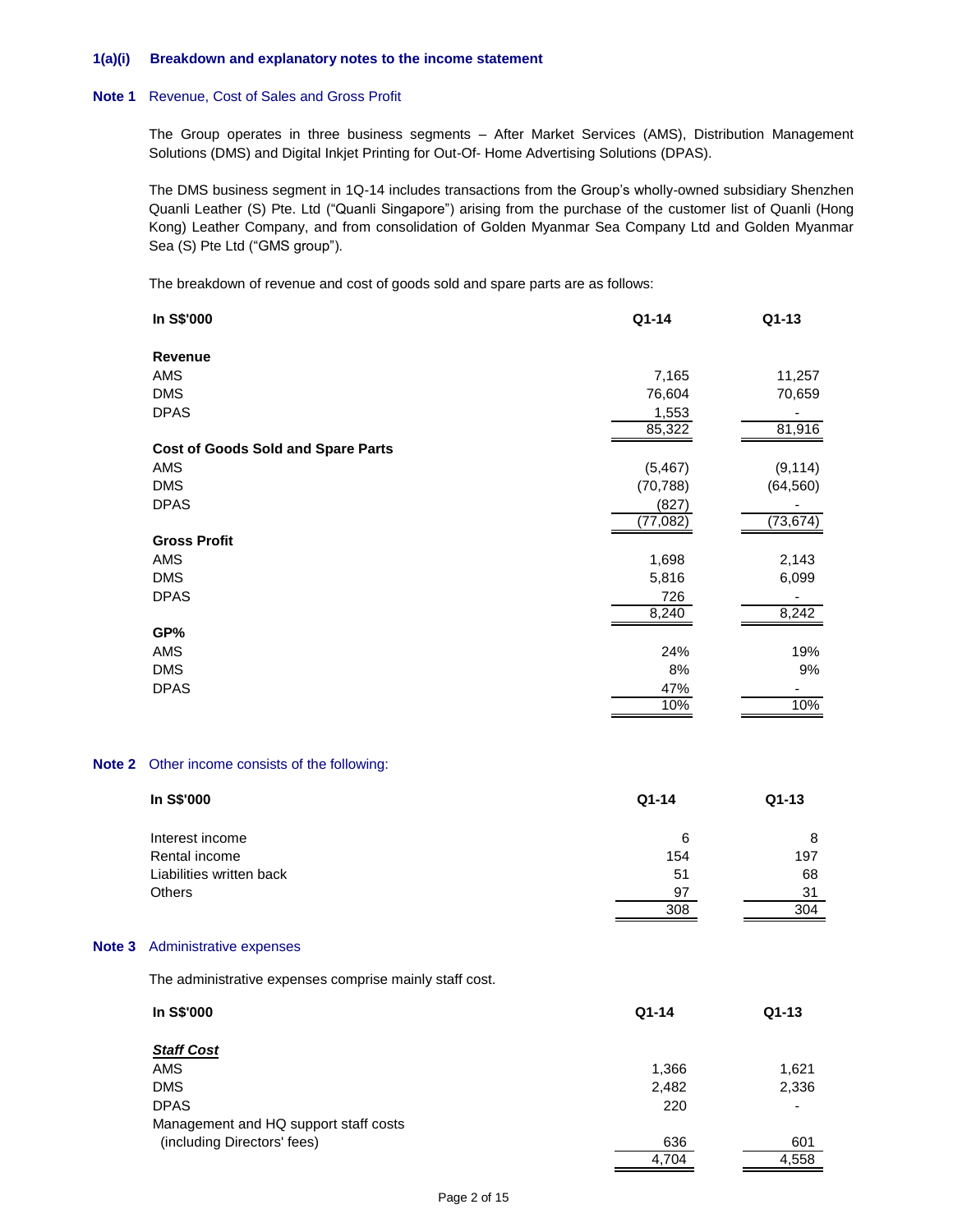Included in staff cost is share option expense of \$13,000 (1Q-13: \$15,000).

With a 36% decrease in AMS revenue in 1Q-14 compared to 1Q-13, AMS staff costs had also decreased, due to lower headcount required to support the operations.

The increase in DMS's staff cost was partly due to additional staff costs arising from the consolidation of Golden Myanmar Sea Company Ltd and Golden Myanmar Sea (S) Pte Ltd into the Group's results. 1Q-13 DMS staff costs were also relatively lower due to reversal of un-utilised bonus provisions.

#### **Note 4** Other operating expenses consist of the following:

| In S\$'000                                     | $Q1-14$ | $Q1-13$ |
|------------------------------------------------|---------|---------|
| Rental expenses                                | 1.785   | 1,655   |
| Depreciation expenses                          | 464     | 293     |
| Plant and equipment written off                | 6       |         |
| Loss (Gain) on disposal of plant and equipment | 5       |         |
| Allowance for inventories                      | 245     | 67      |
| Foreign currency exchange (gain) loss          | 29      | (5)     |
|                                                | 2,534   | 2,012   |
|                                                |         |         |

The increases in depreciation expenses in 1Q-14 were mainly due to inclusion of DPAS unit.

Higher stock provision in 1Q-14 compared to 1Q-13 was due to an increase in the overall general stock provision amount to build a higher buffer against price erosions for handset inventory. 1Q-13 stock provision was also lower than normal levels due to the reversal of excess and un-required stock provision amount of \$122,000.

#### **Note 5** Finance costs

Finance costs comprise interests on finance leases and short-term bank borrowings.

The finance costs in 1Q-14 have increased as a result of new bank borrowings during the period and finance costs arising from finance leases under DPAS being consolidated into the group.

#### **Note 6** Amortisation expense

The amortisation expenses relate to the Group's purchased customers list of Quanli (Hong Kong) Leather Company, which is amortised over a period of 38 months.

#### **Note 7** Income tax expenses

The tax expense provision is calculated for profitable subsidiaries.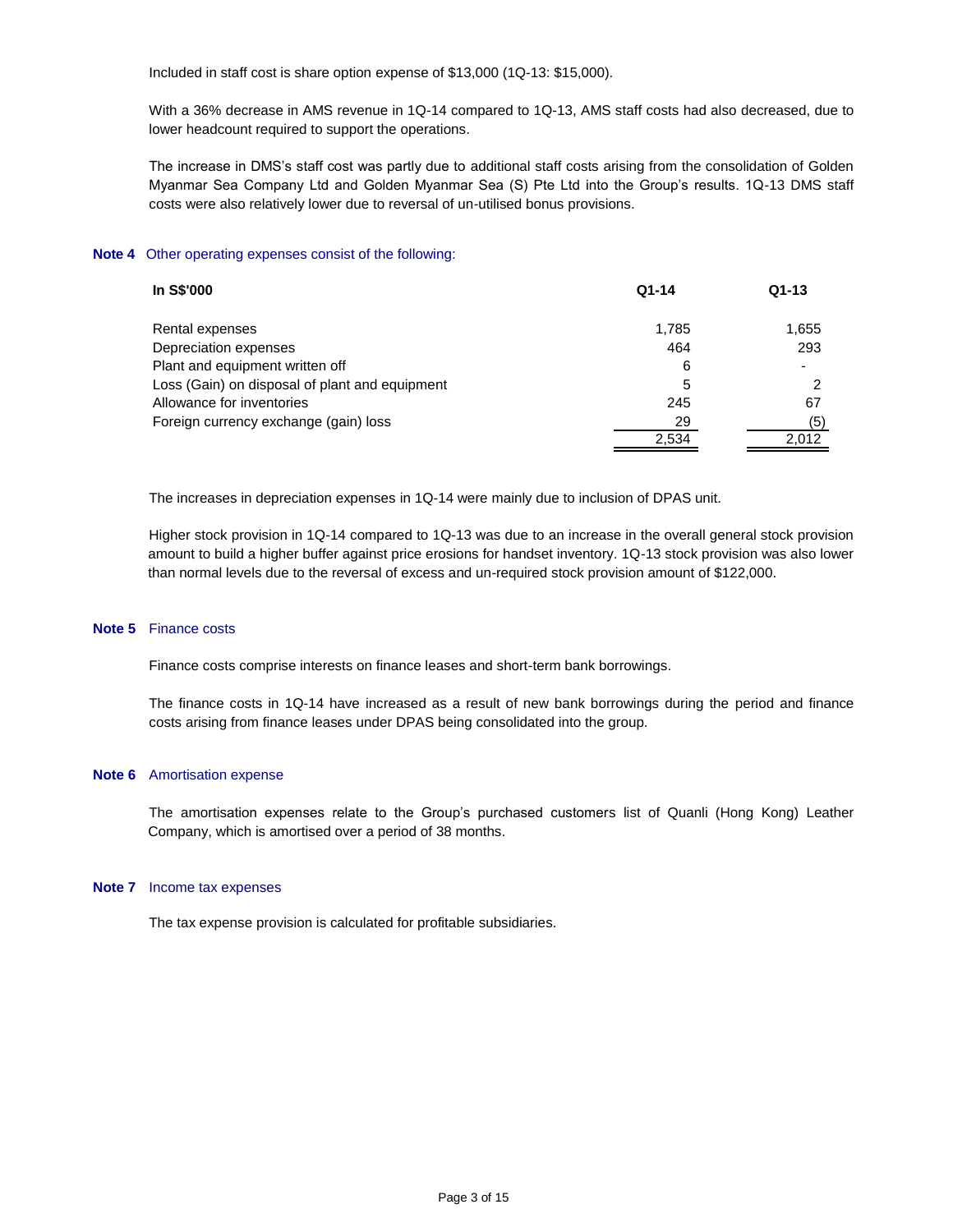**1(b)(i) Statement of financial position (for the issuer and Group), together with a comparative statement as at the end of the immediately preceding financial year**

|                                                    |              | Group     |           | Company   |           |
|----------------------------------------------------|--------------|-----------|-----------|-----------|-----------|
| In S\$'000                                         | <b>Notes</b> | 31-Mar-14 | 31-Dec-13 | 31-Mar-14 | 31-Dec-13 |
| <b>ASSETS</b>                                      |              |           |           |           |           |
| <b>Current assets</b>                              |              |           |           |           |           |
| Cash and bank balances                             |              | 18,013    | 18,501    | 5,484     | 5,292     |
| Trade receivables                                  | 1            | 21,141    | 28,101    | 2,014     | 3,154     |
| Other receivables and prepayments                  | 2            | 8,282     | 5,708     | 17,066    | 17,587    |
| Inventories                                        | 3            | 22,767    | 24,528    | 992       | 1,222     |
| <b>Total current assets</b>                        |              | 70,203    | 76,838    | 25,556    | 27,255    |
| <b>Non-current assets</b>                          |              |           |           |           |           |
| Investment in subsidiaries                         |              |           |           | 21,142    | 21,142    |
| Plant and equipment                                |              | 4,284     | 4,601     | 673       | 731       |
| Goodwill                                           |              | 5,344     | 5,344     |           |           |
| Intangible asset                                   |              | 2,719     | 2,916     |           |           |
| <b>Total non-current assets</b>                    |              | 12,347    | 12,861    | 21,815    | 21,873    |
| <b>Total assets</b>                                |              | 82,550    | 89,699    | 47,371    | 49,128    |
| <b>Current liabilities</b>                         |              |           |           |           |           |
| Short-term bank borrowings                         |              | 2,500     | 4,000     |           |           |
| Trade payables                                     | 4            | 14,828    | 18,811    | 1,491     | 2,678     |
| Other payables                                     | 5            | 9,907     | 11,595    | 3,320     | 3,851     |
| Current portion of finance leases                  |              | 452       | 432       | 72        | 71        |
| Income tax payable                                 |              | 772       | 882       |           |           |
| <b>Total current liabilities</b>                   |              | 28,459    | 35,720    | 4,883     | 6,600     |
| <b>Non-current liabilities</b>                     |              |           |           |           |           |
| <b>Finance leases</b>                              |              | 1,174     | 1,225     | 270       | 289       |
| Deferred tax liabilities                           |              | 206       | 206       |           |           |
| <b>Total non-current liabilities</b>               |              | 1,380     | 1,431     | 270       | 289       |
| Capital, reserves and<br>non-controlling interests |              |           |           |           |           |
| Share capital                                      |              | 136,115   | 135,873   | 136,115   | 135,873   |
| Capital reserve                                    |              | (859)     | (859)     | 22        | 22        |
| Share options reserve                              |              | 1,541     | 1,538     | 1,541     | 1,538     |
| Foreign currency translation reserve               |              | 176       | 100       |           |           |
| <b>Accumulated losses</b>                          |              | (84, 498) | (84, 589) | (95, 460) | (95, 194) |
| Equity attributable to owners of the               |              |           |           |           |           |
| Company                                            |              | 52,475    | 52,063    | 42,218    | 42,239    |
| Non-controlling interests                          |              | 236       | 485       |           |           |
| <b>Total equity</b>                                |              | 52,711    | 52,548    | 42,218    | 42,239    |
| <b>Total liabilities and equity</b>                |              | 82,550    | 89,699    | 47,371    | 49,128    |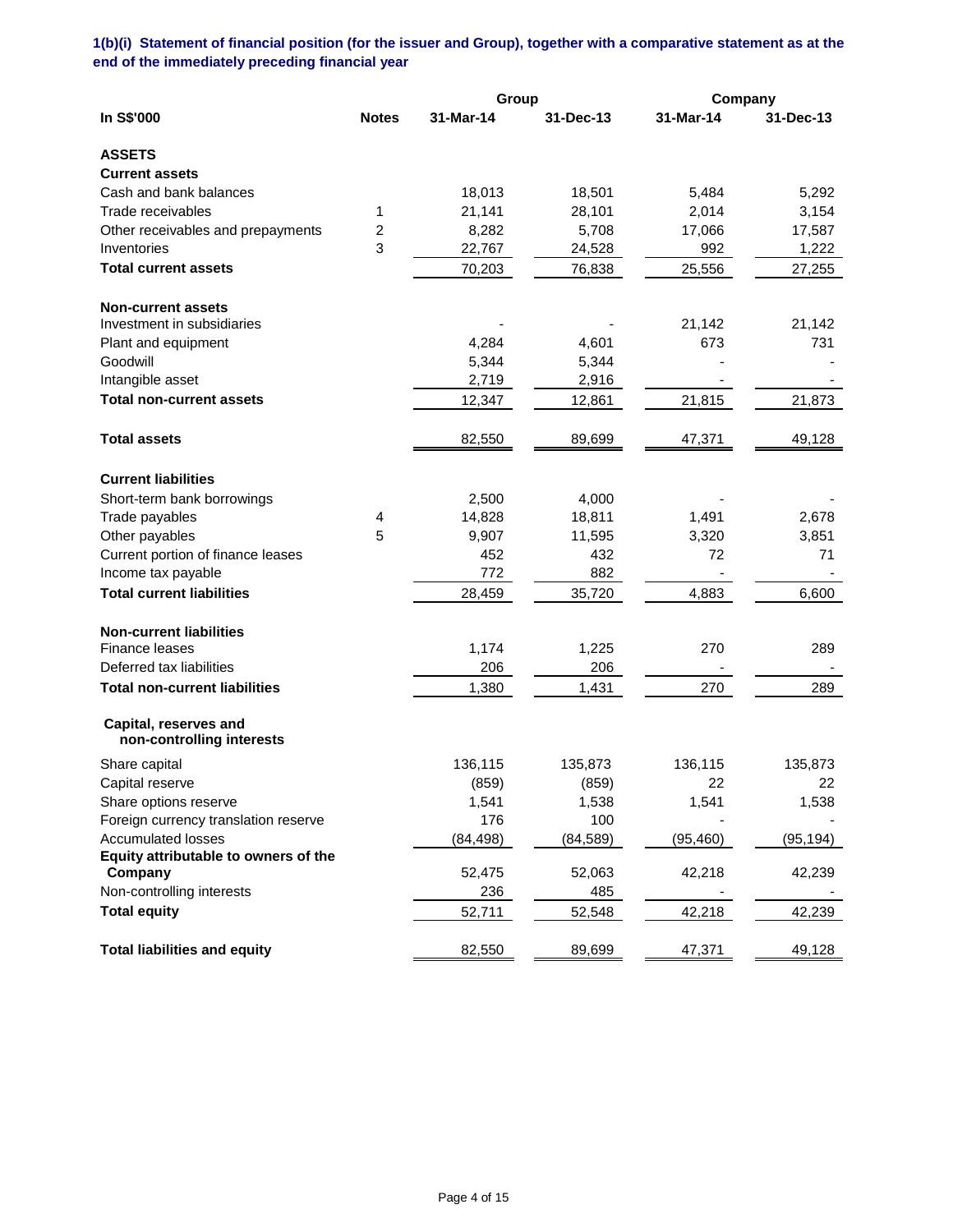#### **Notes**

### **1 Trade receivables**

The Group's trade receivables turnover as at 31 March 2014 is 26 days (31 December 2013: 28 days).

### **2 Other receivables and prepayments**

The Group's other receivables and prepayments mainly consist of the following:

| 31-Mar-14 | 31-Dec-13 |
|-----------|-----------|
| 2.133     | 2.119     |
| 5.201     | 2.944     |
| 407       | 358       |
|           |           |

Other receivables of \$5.2 million as at 31 March 2014 mainly comprised credit notes of \$3.4 million to be received from principals in relation to sell through, advertising and promotion support, and payments made on behalf of a manufacturer of \$1.1 million.

### **3 Inventories**

The Group's inventory turnover for the quarter ended 31 March 2014 is 28 days (31 December 2013: 27 days).

Efforts made by the Group to trim its handset inventory levels were evidenced by the decline in the Group inventories of \$22.8 million as at 31 March 2014 compared to \$24.5 million as at 31 December 2013.

# **4 Trade payables**

The Group's trade payables turnover as at 31 March 2014 is 20 days (31 December 2013: 19 days).

### **5 Other payables**

The Group's other payables consist of the following:

| <b>S\$'000</b>                                                | 31-Mar-14 | 31-Dec-13 |
|---------------------------------------------------------------|-----------|-----------|
| Advertising, promotion and sell through funds from principals | 2.011     | 2,399     |
| Scheduled deferred payment for acquisition of Pixio           | 2.521     | 3.145     |
| Other payables to third parties                               | 739       | 769       |
| Accrued staff costs                                           | 994       | 1.065     |
| Rebates owing to franchisees                                  | 1.019     | 1.529     |
| Other accrued operating expenses                              | 938       | 1.008     |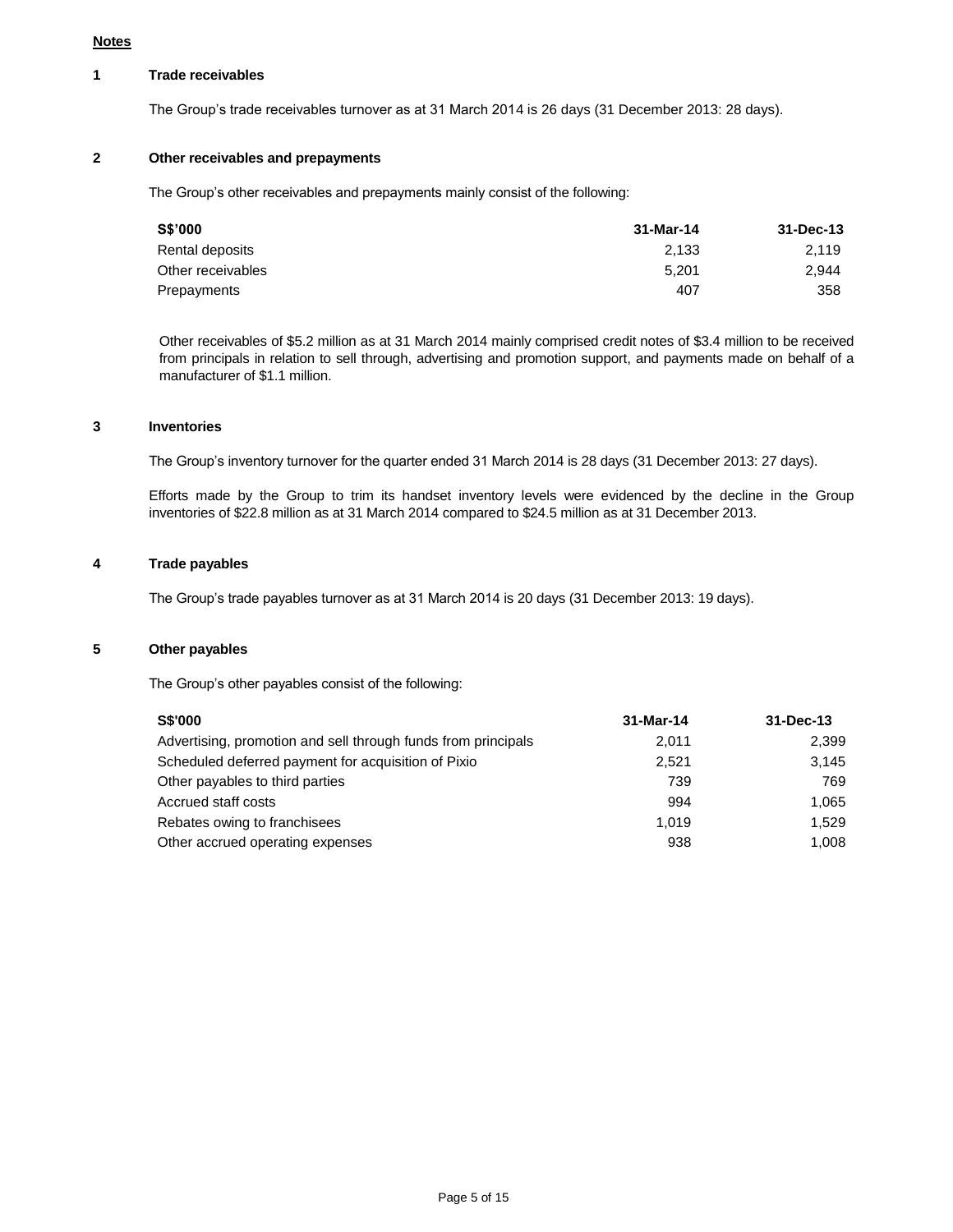# **1(b)(ii) Aggregate amount of Group's borrowings and debt securities**

# **Amount repayable in one year or less, or on demand**

|                  | As at 31-Mar-14    | As at 31-Dec-13  |                       |  |
|------------------|--------------------|------------------|-----------------------|--|
| Secured (\$'000) | Unsecured (\$'000) | Secured (\$'000) | Unsecured<br>(\$'000) |  |
| 452              | 2.500              | 432              | 4.000                 |  |

### **Amount repayable after one year**

| As at 31-Mar-14  |                    | As at 31-Dec-13  |                             |
|------------------|--------------------|------------------|-----------------------------|
| Secured (\$'000) | Unsecured (\$'000) | Secured (\$'000) | <b>Unsecured</b><br>(S'000) |
| 1.174            | -                  | 1.225            |                             |

#### **Details of collateral**

The secured borrowings comprise of outstanding finance lease of \$1.6 million on certain motor vehicles and machinery.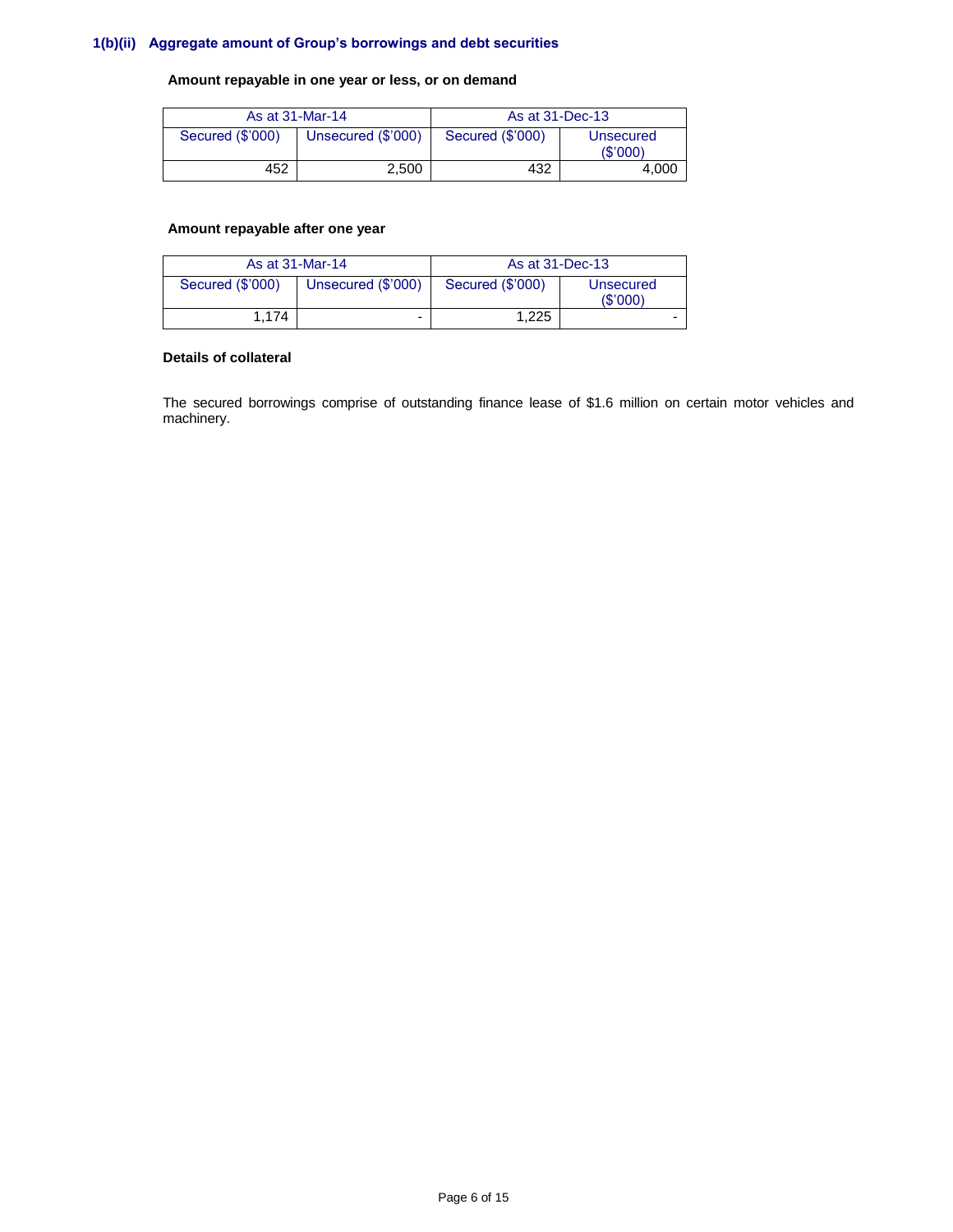## **1(c) A statement of cash flows (for the Group), together with a comparative statement for the corresponding period of the immediately preceding financial year**

| In S\$'000                                               | $Q1 - 14$        | Q1-13            |
|----------------------------------------------------------|------------------|------------------|
| <b>Operating activities</b>                              |                  |                  |
| Profit before income tax                                 | (88)             | 1,018            |
| Adjustments for:                                         |                  |                  |
| Depreciation expense                                     | 464              | 293              |
| Amortisation expense                                     | 249<br>45        |                  |
| Interest expense<br>Interest income                      | (6)              | 13<br>(8)        |
| Loss on disposal of plant and equipment                  | 5                | 2                |
| Plant and equipment written off                          | 6                |                  |
| Allowance for inventories                                | 245              | 67               |
| Professional fees paid by shares                         | 100              |                  |
| Share-based payments                                     | 13               | 15               |
| Liabilities written back                                 | (51)             | (68)             |
| Net foreign exchange loss                                | 22               |                  |
| Operating cash flows before movements in working capital | 1,004            | 1,332            |
| Trade receivables                                        | 6,960            | 1,644            |
| Other receivables and prepayments                        | (2, 574)         | (1, 118)         |
| Inventories<br>Trade payables                            | 1,516<br>(3,983) | (1,871)<br>1,744 |
| Other payables                                           | (1,618)          | (1,706)          |
| Cash generated from operations                           | 1,305            | 25               |
| Interest received                                        | 6                | 8                |
| Income tax (paid) refund                                 | (190)            | 91               |
| Net cash from operating activities                       | 1,121            | 124              |
| <b>Investing activities</b>                              |                  |                  |
| Proceeds from disposal of plant and equipment            | 37               |                  |
| Purchase of plant and equipment (Note A)                 | (117)            | (164)            |
| Net cash used in investing activities                    | (80)             | (164)            |
| <b>Financing activities</b>                              |                  |                  |
| Interest paid                                            | (45)             | (13)             |
| Proceeds from issuance of ordinary shares, net           | 142              | 813              |
| Repayment of obligations under finance leases            | (107)            | (21)             |
| Dividends paid to non-controlling interest               | (19)             |                  |
| Repayment of bank borrowings                             | (1,500)          |                  |
| Net cash (used in) generated from financing activities   | (1,529)          | 779              |
| Net increase (decrease) in cash and cash equivalents     | (488)            | 739              |
| Cash and cash equivalents at beginning of period         | 18,455           | 17,620           |
| Cash and cash equivalents at end of period               | 17,967           | 18,359           |

### **Notes**

# **A. Purchase of plant and equipment:**

During the period, the Group acquired plant and equipment with an aggregate cost of \$192,000 (1Q-13: \$164,000) of which \$75,000 (1Q-13: \$Nil) was acquired under finance lease arrangements.

### **B. Cash and cash equivalent at end of period comprise of:**

| In S\$'000                | $Q1-14$ | $Q1-13$ |  |
|---------------------------|---------|---------|--|
| Cash                      | 18.013  | 18,359  |  |
| Less: Cash pledged        | (46)    | -       |  |
| Cash and cash equivalents | 17.967  | 18,359  |  |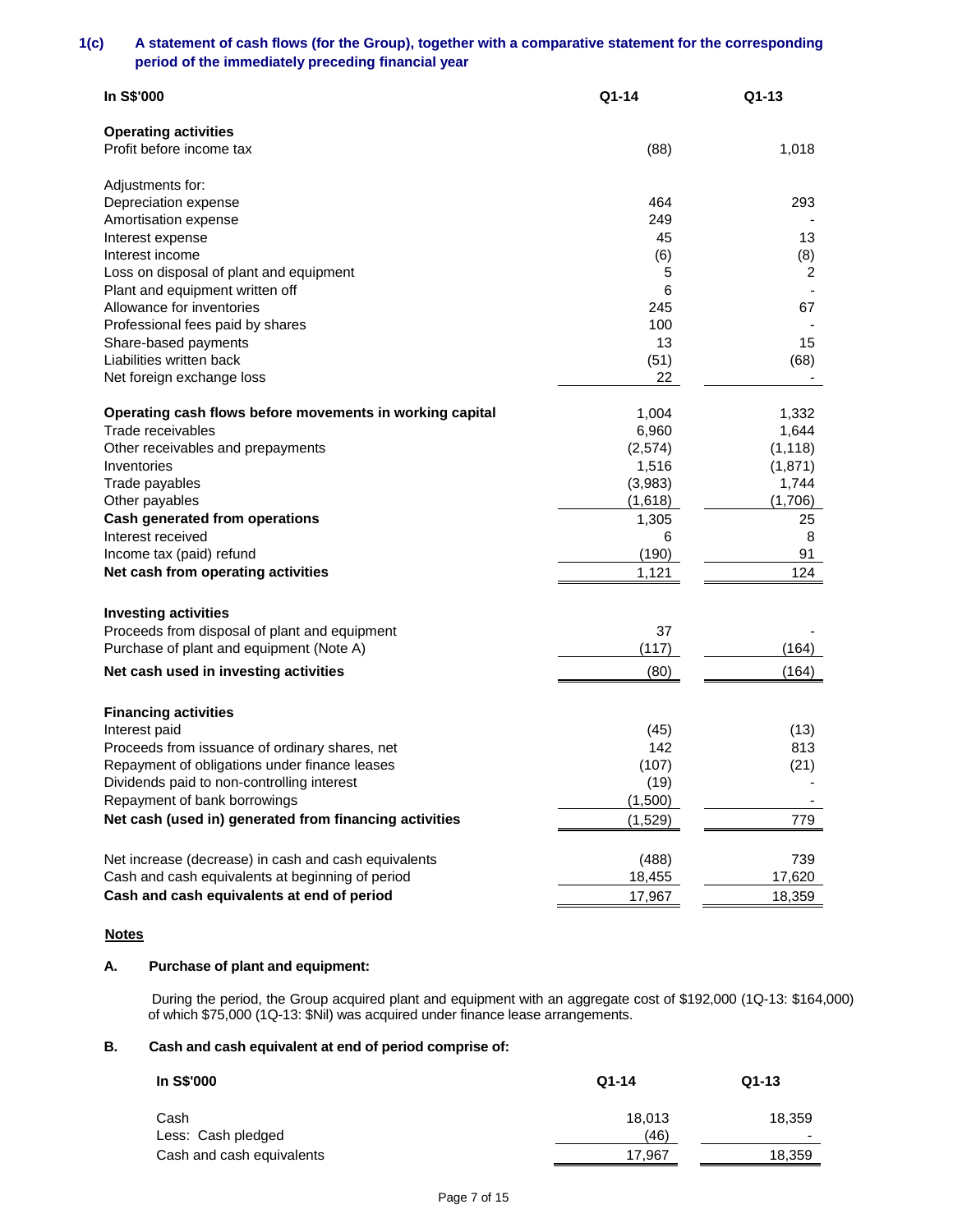**1(d)(i) A statement (for the issuer and Group) showing either (i) all changes in equity or (ii) changes in equity other than those arising from capitalisation issues and distributions to shareholders, together with a comparative statement for the corresponding period of the immediately preceding financial year**

|                                                         |                  |                | <b>Share</b> | <b>Currency</b> |                    | <b>Attributable</b> |                 |              |
|---------------------------------------------------------|------------------|----------------|--------------|-----------------|--------------------|---------------------|-----------------|--------------|
|                                                         | <b>Share</b>     | <b>Capital</b> | options      | translation     | <b>Accumulated</b> | to equity           | Non-controlling |              |
| In S\$'000                                              | capital          | reserve        | reserve      | reserve         | <b>losses</b>      | the                 | interests       | <b>Total</b> |
| Group                                                   |                  |                |              |                 |                    |                     |                 |              |
| Balance as at 1 January 2014                            | 135,873          | (859)          | 1,538        | 100             | (84, 589)          | 52,063              | 485             | 52,548       |
| Total comprehensive income for the period               |                  |                |              |                 |                    |                     |                 |              |
| Profit for the period                                   |                  |                |              |                 | 81                 | 81                  | (249)           | (168)        |
| Other comprehensive income for the period               |                  |                |              | 76              |                    | 76                  |                 | 76           |
| <b>Total</b>                                            |                  |                |              | 76              | 81                 | 157                 | (249)           | (92)         |
| Transactions with owners, recognised directly in equity |                  |                |              |                 |                    |                     |                 |              |
| Reversal of expenses related to equity settled          |                  |                |              |                 |                    |                     |                 |              |
| share-based payment                                     |                  |                | (10)         |                 | 10                 |                     |                 |              |
| Issue of shares upon conversion of warrants             | 142              |                |              |                 |                    | 142                 |                 | 142          |
| Issue of shares for settlement of professional fees     | 100              |                |              |                 |                    | 100                 |                 | 100          |
| Recognition of share-based payments                     |                  |                | 13           |                 |                    | 13                  |                 | 13           |
| <b>Total</b>                                            | $\overline{242}$ |                | 3            |                 | $\overline{10}$    | 255                 |                 | 255          |
| Balance as at 31 March 2014                             | 136,115          | (859)          | 1,541        | 176             | (84, 498)          | 52,475              | 236             | 52,711       |
| Balance as at 1 January 2013                            | 132,856          | (859)          | 1,548        | 168             | (85,976)           | 47,737              | 564             | 48,301       |
| Total comprehensive income for the period               |                  |                |              |                 |                    |                     |                 |              |
| Profit for the period                                   |                  |                |              |                 | 841                | 841                 | 21              | 862          |
| Other comprehensive income for the period               |                  |                |              |                 |                    |                     |                 |              |
| <b>Total</b>                                            |                  |                |              |                 | 841                | 841                 | $\overline{21}$ | 862          |
| Transactions with owners, recognised directly in equity |                  |                |              |                 |                    |                     |                 |              |
| Reversal of expenses related to equity settled          |                  |                |              |                 |                    |                     |                 |              |
| share-based payment                                     |                  |                | (29)         |                 | 29                 |                     |                 |              |
| Issue of shares upon conversion of warrants             | 813              |                |              |                 |                    | 813                 |                 | 813          |
| Recognition of share-based payments                     |                  |                | 15           |                 |                    | 15                  |                 | 15           |
| Total                                                   | 813              |                | (14)         |                 | 29                 | 828                 |                 | 828          |
| Balance as at 31 March 2013                             | 133,669          | (859)          | 1,534        | 168             | (85, 106)          | 49,406              | 585             | 49,991       |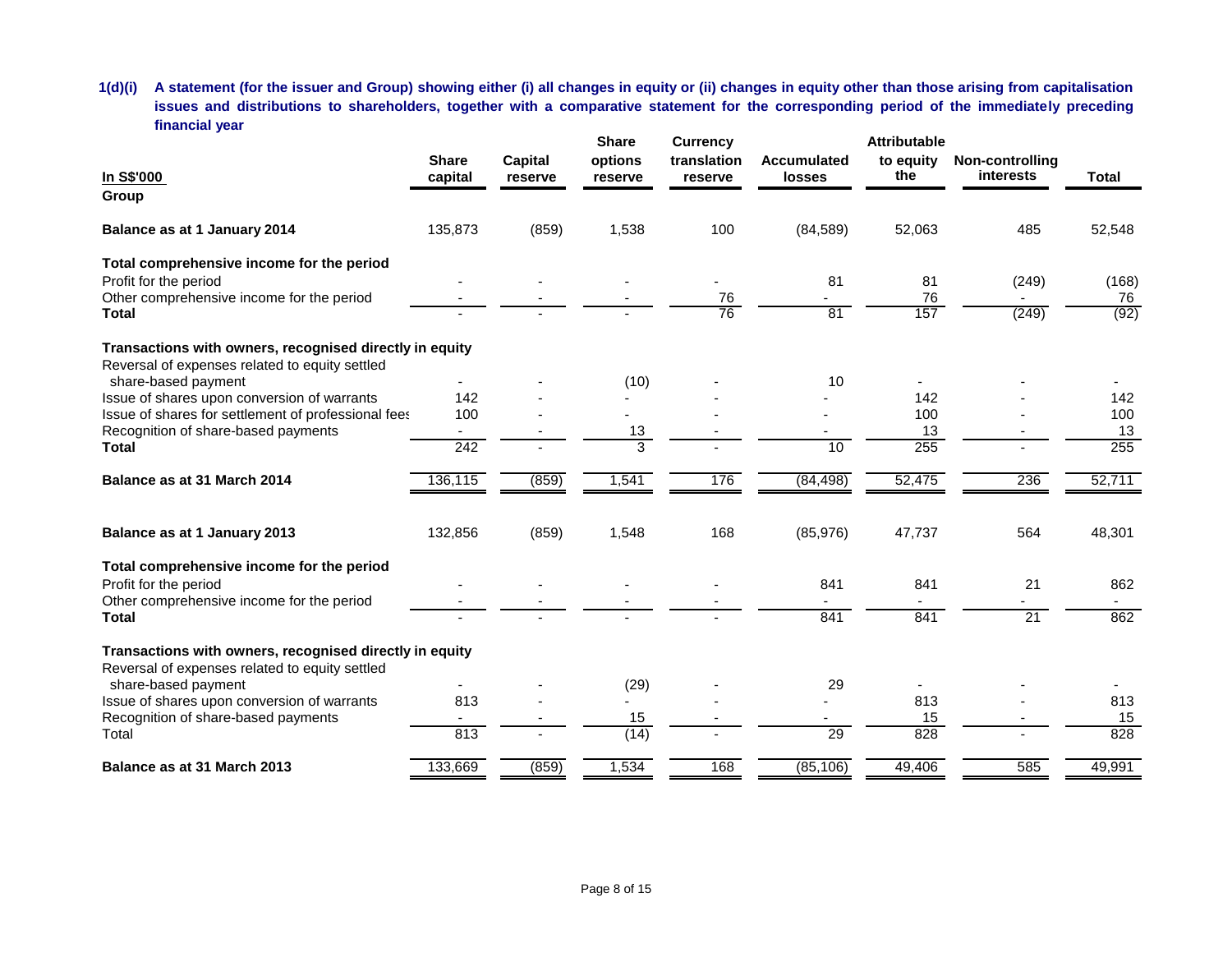|                                                                               |                         |                    | <b>Share</b>       | <b>Currency</b>        |                              |              |
|-------------------------------------------------------------------------------|-------------------------|--------------------|--------------------|------------------------|------------------------------|--------------|
| In S\$'000                                                                    | <b>Share</b><br>capital | Capital<br>reserve | options<br>reserve | translation<br>reserve | <b>Accumulated</b><br>losses | <b>Total</b> |
| Company                                                                       |                         |                    |                    |                        |                              |              |
|                                                                               |                         |                    |                    |                        |                              |              |
| Balance as at 1 January 2014                                                  | 135,873                 | 22                 | 1,538              |                        | (95, 194)                    | 42,239       |
| Loss for the period, representing total comprehensive loss for the period     |                         |                    |                    |                        | (276)                        | (276)        |
| Transactions with owners, recognised directly in equity                       |                         |                    |                    |                        |                              |              |
| Reversal of expenses related to equity settled share-based payment            |                         |                    | (10)               |                        | 10                           |              |
| Issue of shares upon conversion of warrants                                   | 142                     |                    |                    |                        |                              | 142          |
| Issue of shares for settlement of professional fees                           | 100                     |                    |                    |                        |                              | 100          |
| Recognition of share-based payments                                           |                         |                    | 13                 |                        |                              | 13           |
| Total                                                                         | 242                     |                    | 3                  |                        | 10                           | 255          |
| Balance as at 31 March 2014                                                   | 136,115                 | $\overline{22}$    | 1,541              |                        | (95, 460)                    | 42,218       |
| Balance as at 1 January 2013                                                  | 132,856                 | 22                 | 1,548              |                        | (94, 280)                    | 40,146       |
| Profit for the period, representing total comprehensive profit for the period |                         |                    |                    |                        | (41)                         | (41)         |
| Transactions with owners, recognised directly in equity                       |                         |                    |                    |                        |                              |              |
| Reversal of expenses related to equity settled share-based payment            |                         |                    | (29)               |                        | 29                           |              |
| Issue of shares upon conversion of warrants                                   | 813                     |                    |                    |                        |                              | 813          |
| Recognition of share-based payments                                           |                         |                    | 15                 |                        |                              | 15           |
| <b>Total</b>                                                                  | 813                     |                    | (14)               |                        | 29                           | 828          |
| Balance as at 31 March 2013                                                   | 133,669                 | $\overline{22}$    | 1,534              |                        | (94, 292)                    | 40,933       |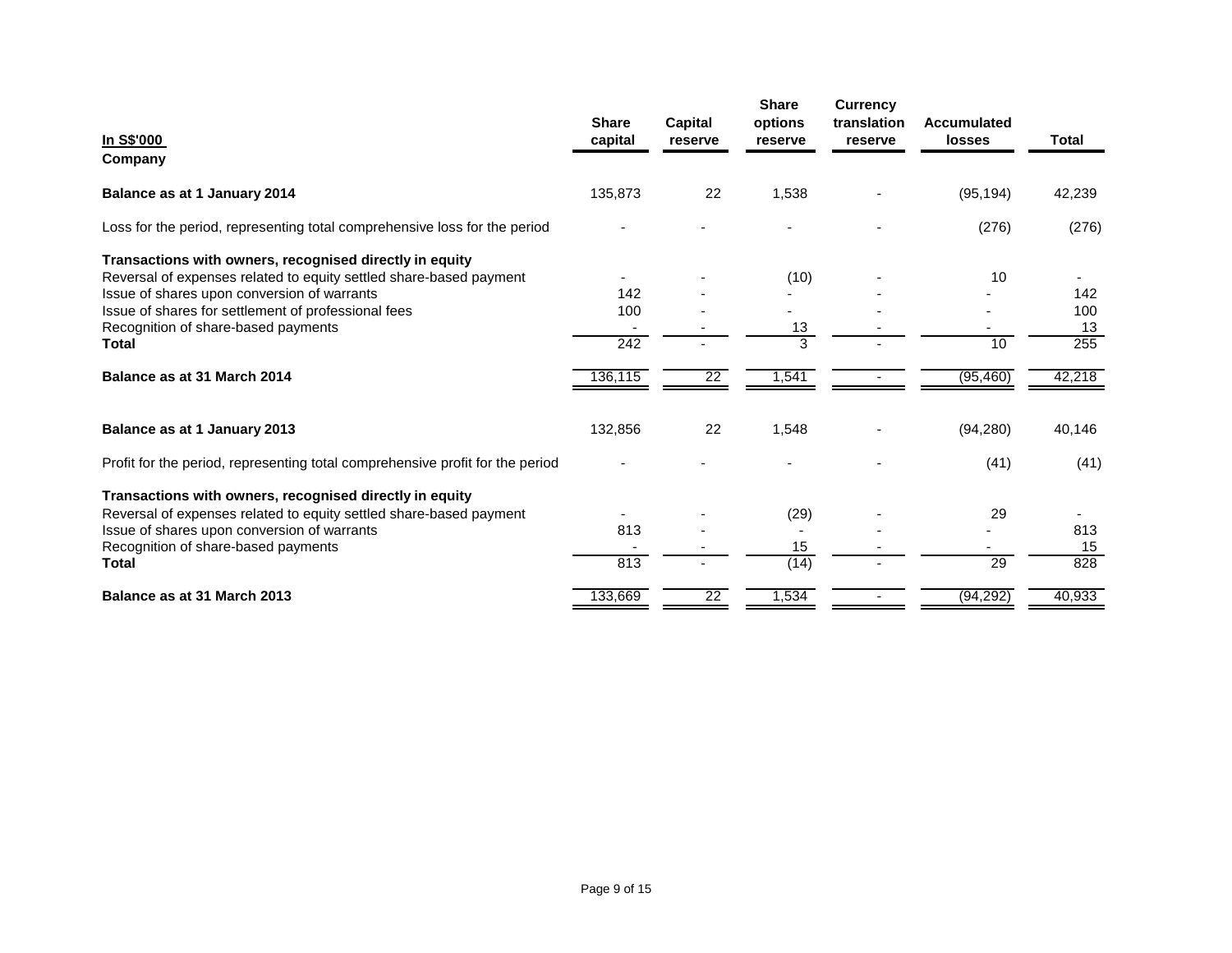**1(d)(ii) Details of any changes in the Company's share capital arising from rights issue, bonus issue, share buybacks, exercise of share options or warrants, conversion of other issues of equity securities, issue of shares for cash or as consideration for acquisition or for any other purpose since the end of the previous period reported on. State also the number of shares that may be issued on conversion of all the outstanding convertibles as at the end of the current financial period reported on and as at the end of the corresponding period of the immediately preceding financial year**

#### **Issued Share Capital**

In 1Q-14, the Company issued an additional 37,451,909 new ordinary shares as follows:

- a) 28,361,000 ordinary shares at \$0.005 per share through conversion of warrants.
- b) 9,090,909 ordinary shares at \$0.011 per share for settlement of professional fees.

As at 31 March 2014, the Company's issued shares and paid-up capital increased to 9,019,343,582 and \$136,114,537 respectively.

In 1Q-13, the Company issued an additional 162,597,996 new ordinary shares at \$0.005 per share through conversion of 162,597,996 warrants.

#### **Warrants**

At 31 March 2014, there were 3,733,423,195 (31 March 2013: 4,077,936,931) outstanding warrants. Each warrant carries the right to subscribe for one new share in the capital of the Company at an exercise price of \$0.005.

#### **Share options**

The Company has a share option scheme known as mDR Limited Share Option Scheme 2003 which was approved by members of the Company at the Extraordinary General Meeting held on 13 January 2003. The Scheme expired on 12 January 2013. Upon expiration of the Scheme, no further share option can be granted but the provisions of the Scheme will remain in full force and effect in respect of any share options granted prior to the expiration but not exercised at the time of expiration.

At 31 March 2014, there were 53,332,133 (31 March 2013: 72,277,274) outstanding share options which would entitle the holders to subscribe for a total of 53,332,133 (31 March 2013: 72,277,274) ordinary shares.

The 53,332,133 share options outstanding at 31 March 2014 are approximately 0.59% of the share capital consisting of 9,019,343,582 issued shares at 31 March 2014.

#### **1(d)(iii) To show the total number of issued shares excluding treasury shares as at the end of the current financial period and as at the end of the immediately preceding year.**

|                    |               | <b>Number of ordinary shares</b> |  |  |  |
|--------------------|---------------|----------------------------------|--|--|--|
|                    | $31-Mar-14$   | 31-Dec-13                        |  |  |  |
| Issued and paid up | 9,019,343,582 | 8,981,891,673                    |  |  |  |
|                    |               |                                  |  |  |  |

### **1(d)(iv) A statement showing all sales, transfers, disposal, cancellation and/or use of treasury shares as at the end of the current financial period reported on.**

Not applicable

#### **2. Whether the figures have been audited, or reviewed and in accordance with which standard**

The figures have not been audited or reviewed by the auditors of the Company.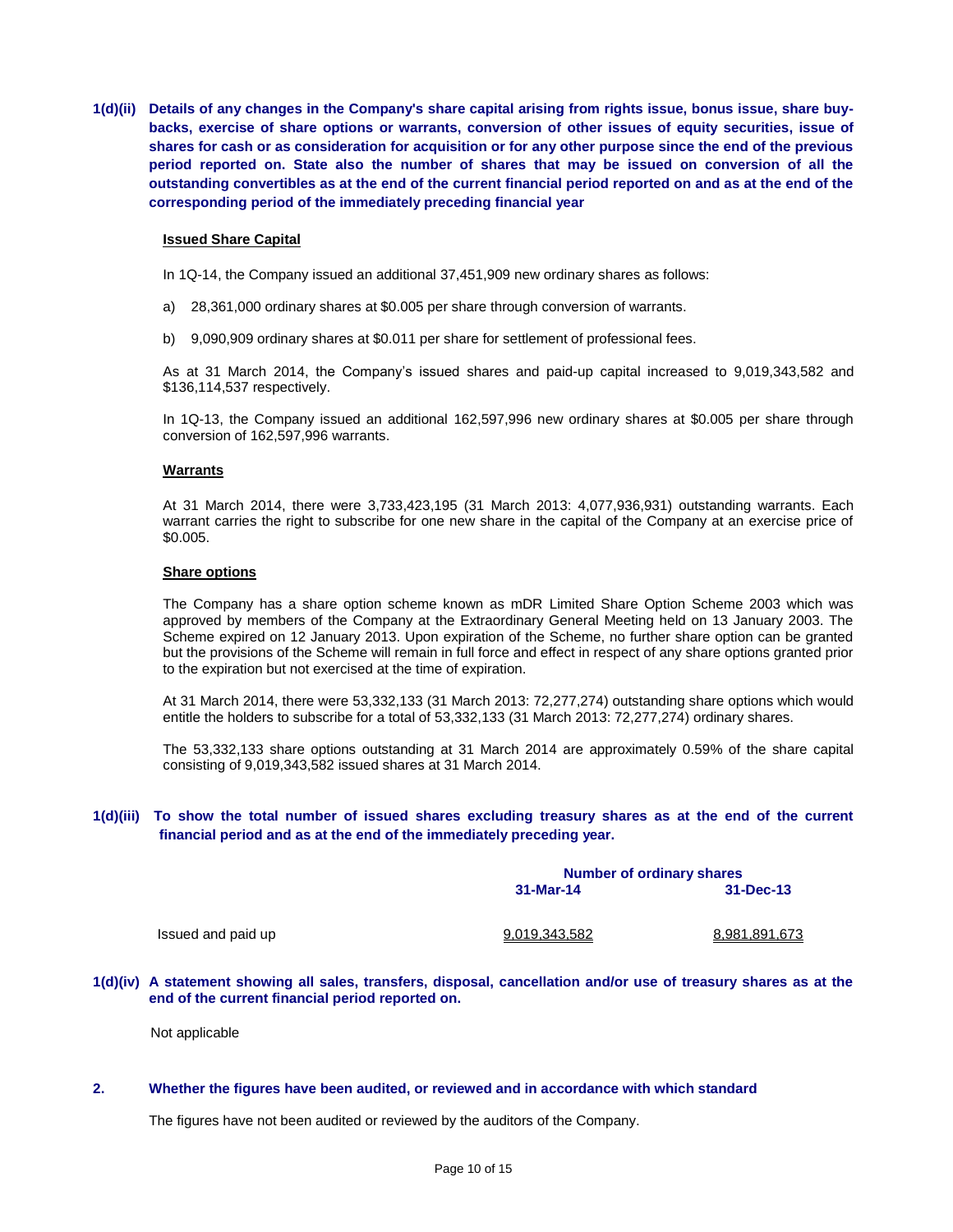#### **3. Where the figures have been audited or reviewed, the auditors' report (including any qualifications or emphasis of matter)**

Not applicable

### **4. Whether the same accounting policies and methods of computation as in the issuer's most recently audited annual financial statements have been applied**

The Group has applied the same accounting policies and methods of computation in the financial statements for the current financial period as compared with those used in the audited financial statements for the financial year ended 31 December 2013.

### **5. If there are any changes in the accounting policies and methods of computation, including any required by an accounting standard, what has changed, as well as the reasons for, and the effect of, the change**

The Group has adopted all the new and revised Singapore Financial Reporting Standards ("FRS") for accounting periods beginning 1 January 2014, where applicable.

The adoption of new / revised FRS and INT FRS does not result in changes to the Group's and the Company's accounting policies and has no material effect on the amounts reported for the current or prior period.

### **6. Earnings per ordinary share of the Group for the current period reported on and the corresponding period of the immediately preceding financial year, after deducting any provision for preference dividends**

| Earnings per ordinary share                    | $Q1-14$      | $Q1-13$ |  |  |
|------------------------------------------------|--------------|---------|--|--|
| (based on consolidated net profit)             | <b>Cents</b> | Cents   |  |  |
| attributable to equity holders of the Company) |              |         |  |  |
|                                                |              |         |  |  |
| - Basic                                        | 0.001        | 0.010   |  |  |
| - Fully diluted                                | 0.001        | 0.007   |  |  |

Basic earnings per ordinary share is computed based on the weighted average number of shares in issue during the period of 9,011,756,169 (1Q-13: 8,598,531,559).

Fully diluted earnings per ordinary share is computed based on the weighted average number of shares during the period adjusted for the effect of all potential dilutive ordinary shares of 10,768,282,169 (1Q-13: 11,596,145,029).

### **7. Net asset value (for the issuer and Group) per ordinary share based on issued share capital of the issuer at the end of the (a) current period reported on and (b) immediately preceding financial year**

|                             |                           | Group              | Company                   |                           |  |
|-----------------------------|---------------------------|--------------------|---------------------------|---------------------------|--|
|                             | 31-Mar-14<br><b>Cents</b> | 31-Dec-13<br>Cents | 31-Mar-14<br><b>Cents</b> | 31-Dec-13<br><b>Cents</b> |  |
| Net Asset Value ("NAV") per |                           |                    |                           |                           |  |
| share                       | 0.58                      | 0.58               | 0.47                      | 0.47                      |  |

The NAV per share as at 31 March 2014 is calculated based on 9,019,343,582 (31 December 2013: 8,981,891,673) ordinary shares.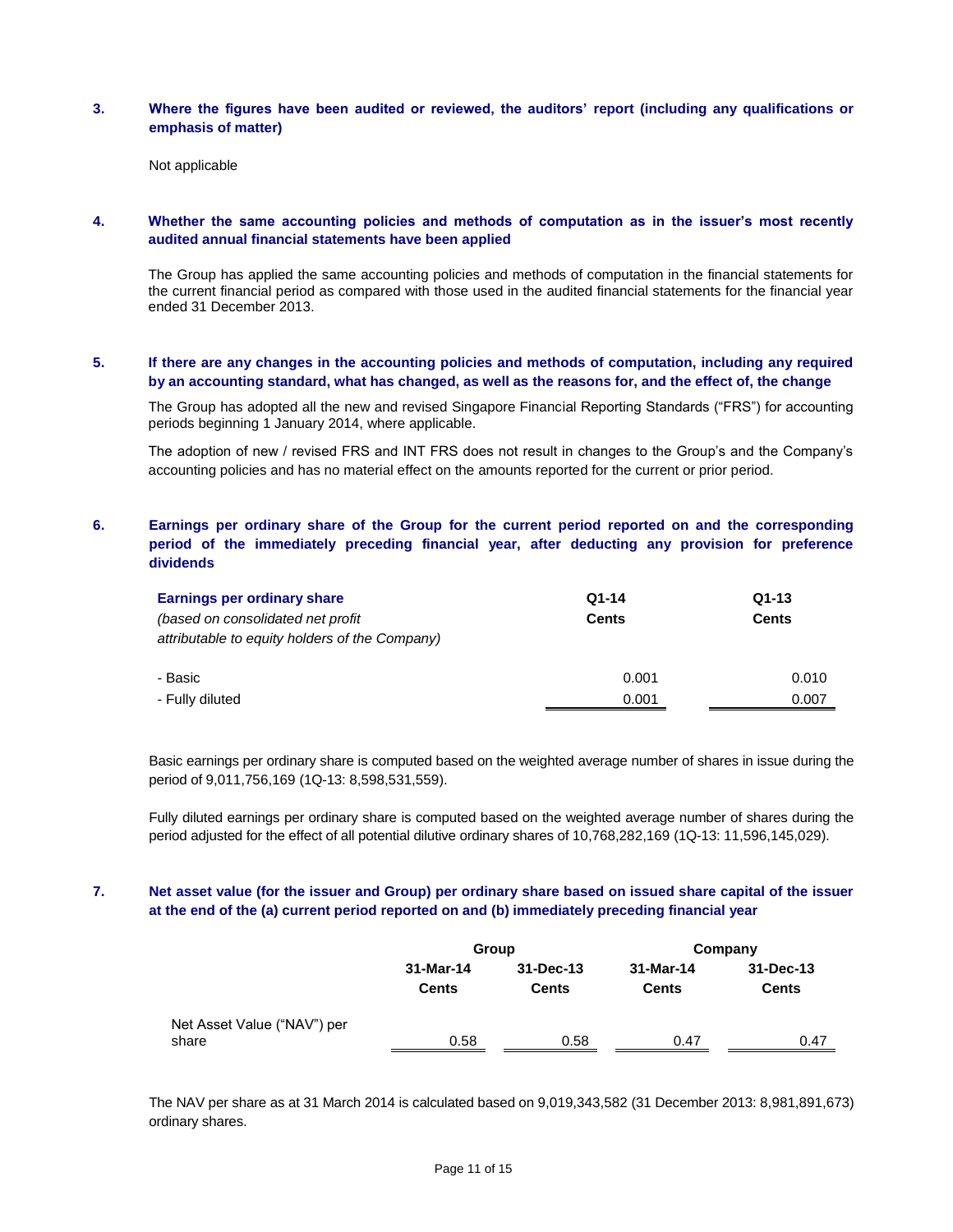**8. A review of the performance of the Group, to the extent necessary for a reasonable understanding of the Group's business. The review must discuss any significant factors that affected the turnover, costs, and earnings of the Group for the current financial period reported on, including (where applicable) seasonal or cyclical factors. It must also discuss any material factors that affected the cash flow, working capital, assets or liabilities of the Group during the current financial period reported on**

#### **Revenue and Profit after income tax**

The Group's revenue for 1Q-14 increased by 4% from \$81.9 million to \$85.3 million, due to higher contributions from its prepaid cards and distribution businesses, and consolidation of the DPAS division. Revenue generated from AMS operations however registered a 36% decline to \$7.2 million in 1Q-14 compared to 1Q-13 in view of the lower handset repair volume.

In view of the relatively lower gross margin for the handset repair business compared to the other repair revenues of the AMS business, the decline in the handset repair revenue resulted in an overall improvement in the AMS gross margin from 19% to 24% quarter on quarter. Gross margin for DMS declined by 1% from 9% to 8%, due to competitive pricing in the mobile distribution and retail businesses. The Group's overall gross profit margin for 1Q-14 remained unchanged at 10%, with the inclusion of the higher-margin DPAS and AMS operations compensating for the decline in DMS gross margin.

Although the Group had registered higher revenues quarter on quarter, gross profits remained flat at \$8.24 million. The inclusion of DPAS gross profits of \$0.7 million had mitigated the decline in AMS and DMS gross profits arising from the lower AMS revenue and decline in DMS gross profit margin of 1% respectively.

Overall operating expenses of the Group increased by 15% quarter on quarter from \$7.5 million to \$8.6 million, with the increase mainly attributed to additional expenses of about \$0.9 million arising from the consolidation of DPAS, Quanli Singapore and the GMS group.

As the overall gross profits of the Group remained flat at \$8.24 million, the higher operating expenses had resulted in the Group registering a pre-tax loss of \$0.09 million for 1Q-14, compared to pre-tax profits of \$1 million in 1Q-13. Included in the operating expenses of \$8.6 million is a non-cash and non-operating expense of \$0.25 million arising from the amortization of the customer list under Quanli Singapore. Excluding this amortization charge, the Group would have registered pre-tax profits of \$0.16 million in 1Q-14.

### **9. Where a forecast, or a prospect statement, has been previously disclosed to shareholders, any variance between it and the actual results**

Not applicable

### **10. A commentary at the date of the announcement of the competitive conditions of the industry in which the Group operates and any known factors or events that may affect the Group in the next reporting period and the next 12 months**

The Group continues to face intense margin pressures in its highly competitive DMS business in the saturated and matured mobile phone market in Singapore, in particular the retail segment. High rental and staff costs, coupled with a manpower shortage, continue to be key challenges for the Group. A review of the various aspects of the DMS business at both the macro and micro levels is being carried out, including a greater engagement with the operators and manufacturers, in order to improve the revenue and profit contributions from this segment of its business.

The DPAS segment is a promising and growing business segment for the Group, and as efforts made to broaden its product and customer mix bear results in the coming quarters, we expect DPAS to become one of the key contributors to the Group's bottomline.

Pending the full scale rollout of telecommunication services by the two foreign operators Telenor and Ooredoo towards early 2015, our Myanmar operations remained slow, but we will continue to be fully invested in Myanmar, and our prospects in this segment of the business are expected to grow in tandem with the overall economic development of Myanmar in future.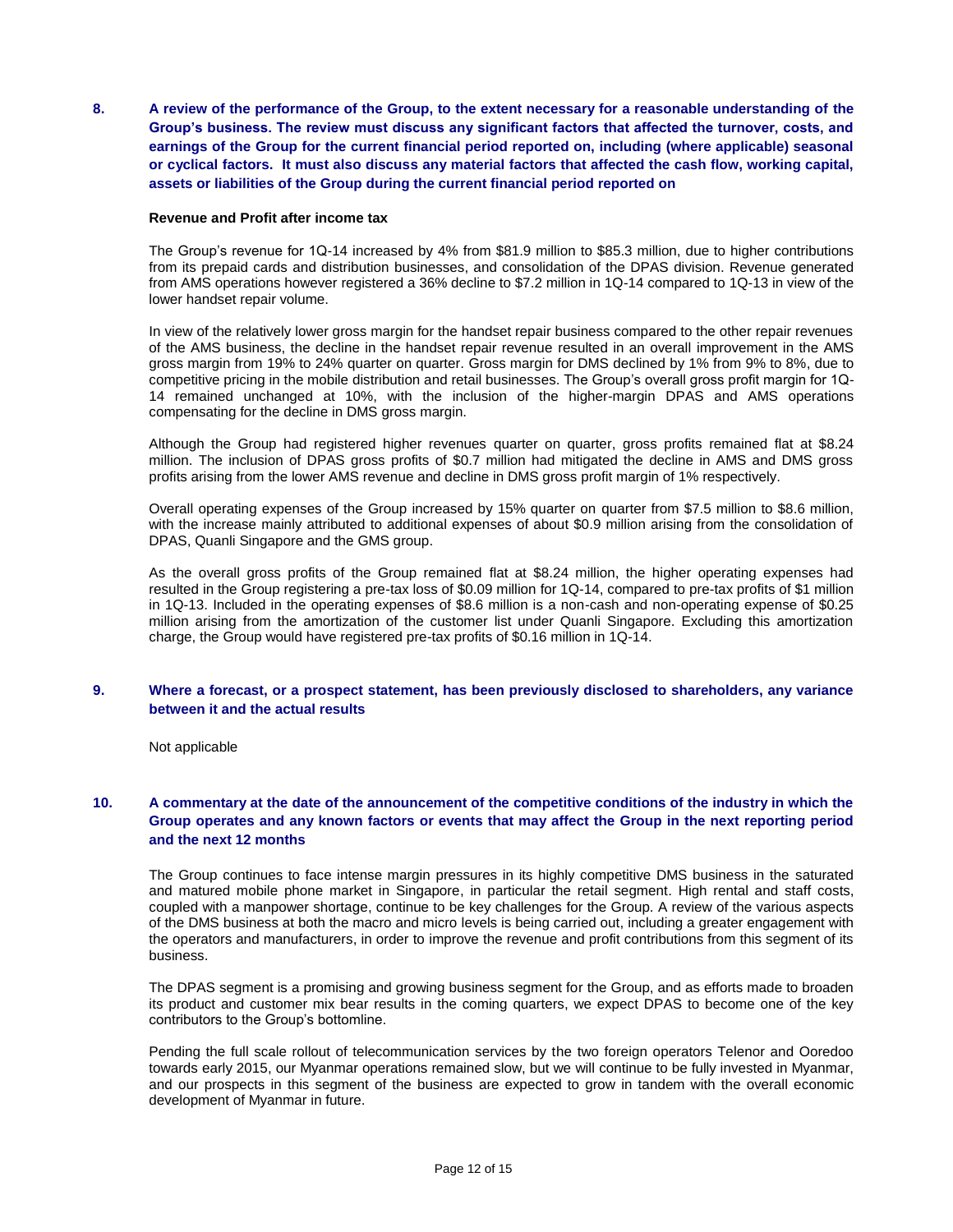# **11. Dividend**

#### *(a) Current Financial Period Reported On*

Any dividend declared for the current financial period reported on?

None

### *(b) Corresponding Period of the Immediately Preceding Financial Year*

Any dividend declared for the corresponding period of the immediately preceding financial year?

None

### *(c) Date payable*

Not applicable

### *(d) Books closure date*

Not applicable

### **12. If no dividend has been declared/recommended, a statement to that effect**

No dividend has been declared or recommended for the period.

### **13. Interested Person Transactions**

| Name of interested person                         | Aggregate value of all<br>interested person transactions<br>during the financial year under<br>review (excluding transactions<br>less than \$100,000 and<br>transactions conducted under<br>shareholders' mandate<br>pursuant to Rule 920 of the<br><b>SGX Listing Manual)</b> | Aggregate value of all<br>interested person<br>transactions conducted<br>under shareholders'<br>mandate pursuant to Rule<br>920 of the SGX Listing<br>Manual (excluding<br>transactions less than<br>\$100,000) |  |
|---------------------------------------------------|--------------------------------------------------------------------------------------------------------------------------------------------------------------------------------------------------------------------------------------------------------------------------------|-----------------------------------------------------------------------------------------------------------------------------------------------------------------------------------------------------------------|--|
|                                                   | \$'000                                                                                                                                                                                                                                                                         | \$'000                                                                                                                                                                                                          |  |
| Pacific Organisation Pte Ltd<br>- Rental expenses | 109                                                                                                                                                                                                                                                                            |                                                                                                                                                                                                                 |  |
| Mr Tham Khai Wor<br>- Advisory fee<br>- Others    | 24<br>3                                                                                                                                                                                                                                                                        |                                                                                                                                                                                                                 |  |
| Total                                             | 136                                                                                                                                                                                                                                                                            |                                                                                                                                                                                                                 |  |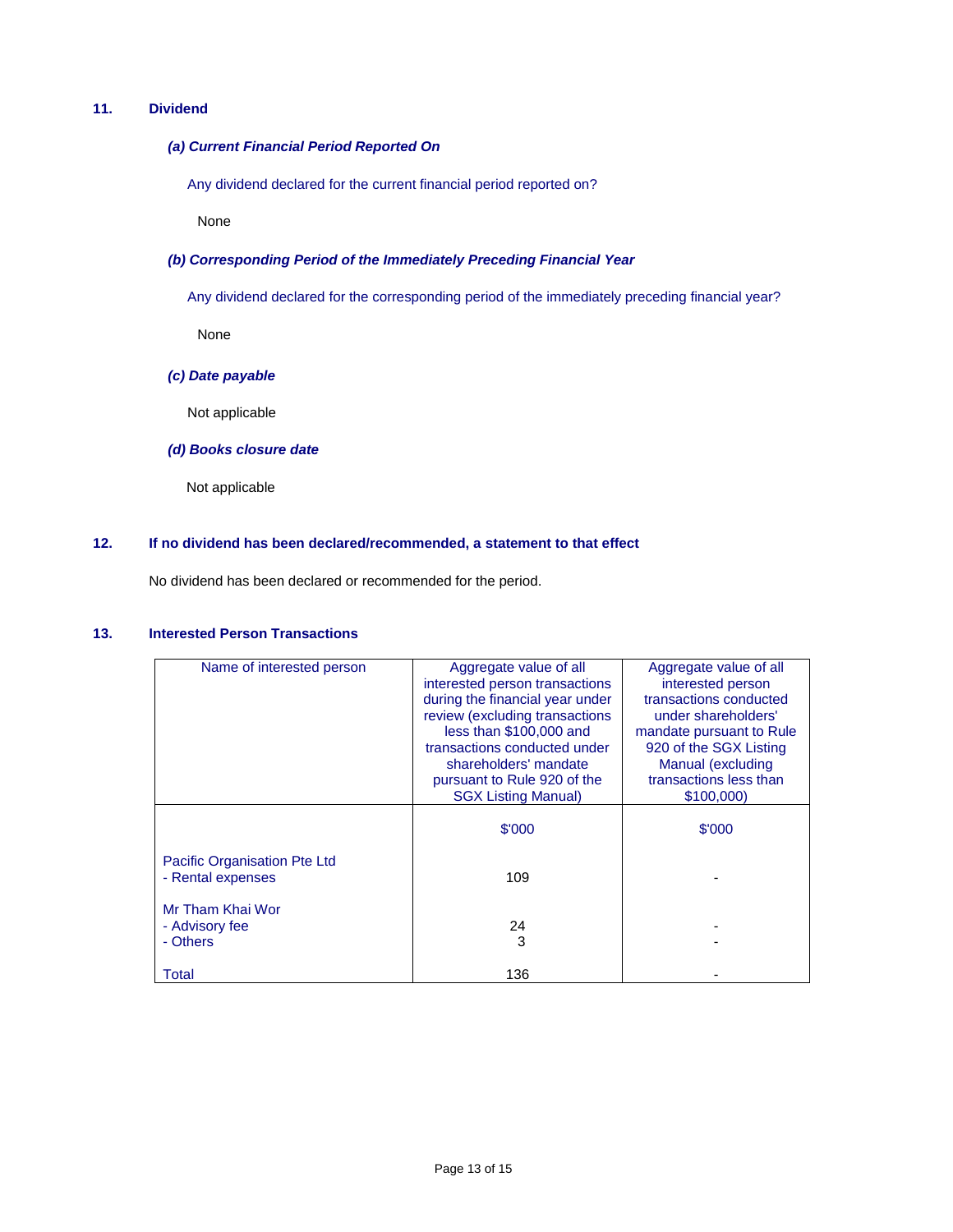# **14. Use of proceeds**

The following sets out the status of the use of proceeds from the conversion of warrants pursuant to the renounceable non-underwritten rights cum warrants issue undertaken by the Company in 2011.

|                                          | S\$'000 |  |
|------------------------------------------|---------|--|
| Balance of proceeds as at 1 January 2014 | 726     |  |
| Proceeds received for the period         | 142     |  |
| Balance of proceeds as at 31 March 2014  | 868     |  |

The use of proceeds is in accordance with the intended use of the net proceeds as described in the Offer Information Statement dated 1 September 2011.

**BY ORDER OF THE BOARD**

**Ong Ghim Choon Chief Executive Officer**

**13 May 2014**